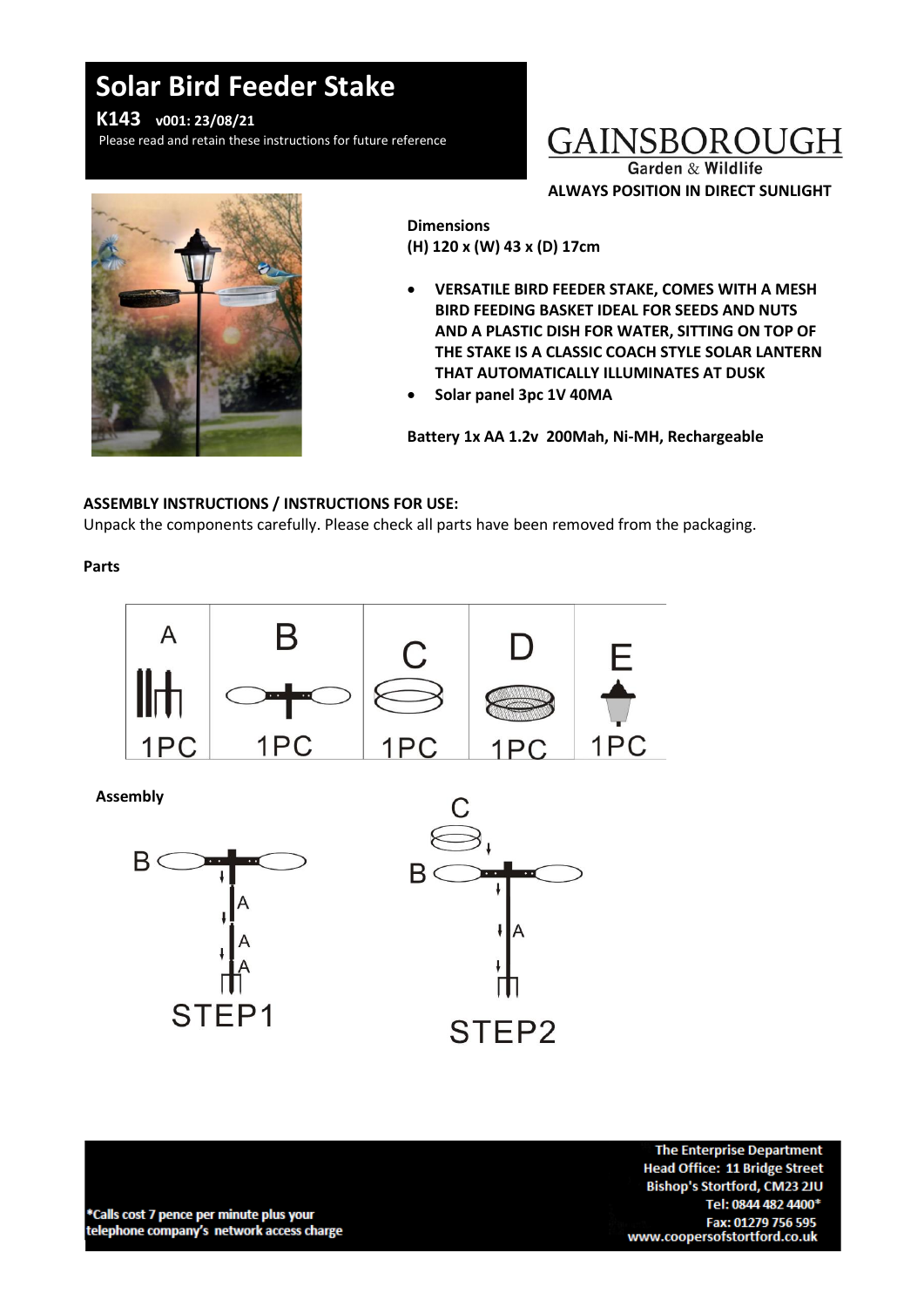### **Solar Bird Feeder Stake** *K143* Instructions for Use

Please read and retain these instructions for future reference v001: 23/08/21



#### **Before using first time**

Remove the protective film from the solar panel.

#### **CHARGING AND OPERATION:**

- 1. There is an "on/off" switch at the back of the solar panel case. Twist the lamp shade and find the switch then push the switch to "on" position. Then replace the cover and position the light in a sunny location. Charge the solar product by placing it under direct sunlight for at least 8 hours.
- 2. The light will work automatically. It will charge under direct sunlight during the daytime and illuminate at night.
- 3. Leave the switch to "ON" position.

NOTE: In order to test the lights simply cover the solar panel with your hand and the light should turn on automatically.

#### **Find an ideal Place for the Solar Light.**

Place the solar light in an area where it will receive direct sunlight for at least 8 hours per day. The number of hours the light will illuminate is directly proportional to the hours of sunlight it receives. If the light is placed in a shaded area, it will not be able to fully charge and its illumination time will be limited. Do not place the light near other outdoor lighting like porch or streetlights. These may fool the sensor and keep the light from coming on, or cause it to turn off automatically

To easily insert stakes into the ground, it is recommended to wet the ground first. To avoid damaging garden stakes when inserting into the ground, select a spot in soft, rock-free soil. Insert the base of the stake first then gently insert the rest of the stake into the base. DO NOT push directly against the solar cell or the ornament housing containing the actual LED light.

\*Calls cost 7 pence per minute plus your telephone company's network access charge

**The Enterprise Department Head Office: 11 Bridge Street** Bishop's Stortford, CM23 2JU Tel: 0844 482 4400\* Fax: 01279 756 595 www.coopersofstortford.co.uk